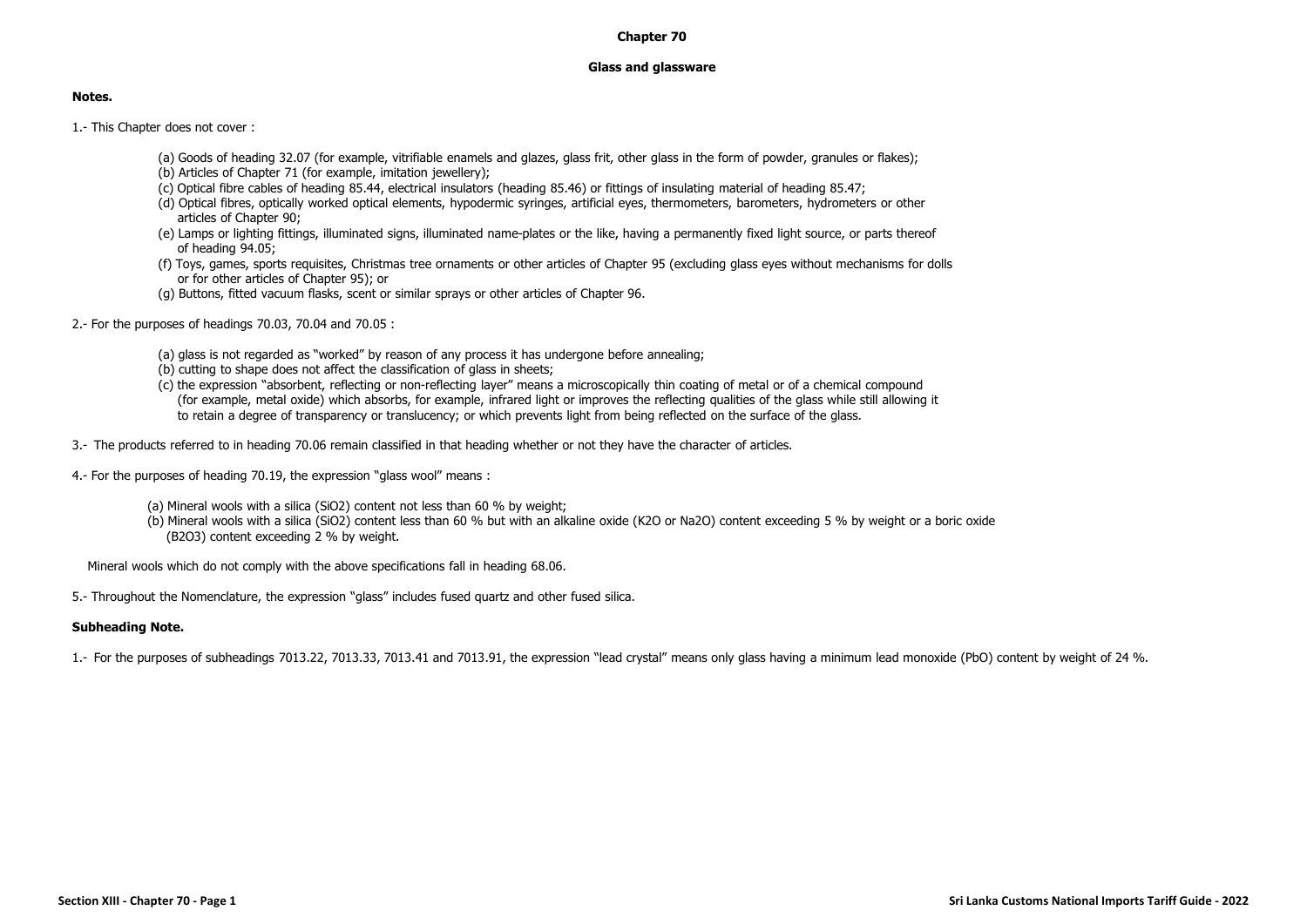|               |                          |                                                                                                                                                                              |                | <b>Preferential Duty</b><br>Gen<br>ICL/<br><b>Unit</b><br><b>SLSI</b><br><b>PK</b><br><b>SF</b><br><b>SG</b><br><b>AP</b><br><b>AD</b><br><b>BN</b><br><b>GT</b><br><b>SA</b><br><b>SD</b><br><b>IN</b> |               |  |  |  |              |              |  |            |                   |      |             |            |            |             | <b>Excise</b> | $\mathsf{s}$  |
|---------------|--------------------------|------------------------------------------------------------------------------------------------------------------------------------------------------------------------------|----------------|---------------------------------------------------------------------------------------------------------------------------------------------------------------------------------------------------------|---------------|--|--|--|--------------|--------------|--|------------|-------------------|------|-------------|------------|------------|-------------|---------------|---------------|
| <b>HS Hdg</b> | <b>HS Code</b>           | <b>Description</b>                                                                                                                                                           |                |                                                                                                                                                                                                         |               |  |  |  |              |              |  |            |                   |      | <b>Duty</b> | <b>VAT</b> | <b>PAL</b> | <b>Cess</b> | (S.P.D)       | $\frac{c}{L}$ |
|               |                          |                                                                                                                                                                              |                |                                                                                                                                                                                                         |               |  |  |  |              |              |  |            |                   |      |             |            |            |             |               |               |
| 70.01         |                          | Cullet and other waste and scrap of<br>glass; glass in the mass.                                                                                                             |                |                                                                                                                                                                                                         |               |  |  |  |              |              |  |            |                   |      |             |            |            |             |               |               |
|               |                          |                                                                                                                                                                              |                |                                                                                                                                                                                                         |               |  |  |  |              |              |  |            |                   |      |             |            |            |             |               |               |
|               | 7001.00.10               | Waste and scrap containing lithium-<br>tantalum and lithium-niobium                                                                                                          | kg             |                                                                                                                                                                                                         |               |  |  |  |              | Free   Free  |  | Free       | Free              | Free | Free        | 8%         | 10%        |             |               |               |
|               | 7001.00.90               | Other                                                                                                                                                                        | kg             |                                                                                                                                                                                                         |               |  |  |  | Free Free    |              |  | Free       | Free              | Free | Free        | 8%         | Ex         |             |               |               |
| 70.02         |                          | Glass in balls (other than<br>microspheres of heading 70.18),<br>rods or tubes, unworked.                                                                                    |                |                                                                                                                                                                                                         |               |  |  |  |              |              |  |            |                   |      |             |            |            |             |               |               |
|               |                          |                                                                                                                                                                              |                |                                                                                                                                                                                                         |               |  |  |  |              |              |  |            |                   |      |             |            |            |             |               |               |
|               | 7002.10.00<br>7002.20.00 | <b>Balls</b><br>Rods                                                                                                                                                         | kg             |                                                                                                                                                                                                         | 7.50%<br>Free |  |  |  | Free<br>Free | Free<br>Free |  | 5%<br>Free | 4.5%<br>Free Free |      | 10%<br>Free | 8%<br>8%   | Ex<br>Ex   |             |               |               |
|               |                          | Tubes:                                                                                                                                                                       | kg             |                                                                                                                                                                                                         |               |  |  |  |              |              |  |            |                   |      |             |            |            |             |               |               |
|               | 7002.31.00               | Of fused quartz or other fused silica                                                                                                                                        | kg             |                                                                                                                                                                                                         | 7.50%         |  |  |  |              | Free Free    |  | 5%         | 4.5%              |      | 10%         | 8%         | Ex         |             |               |               |
|               | 7002.32.00               | Of other glass having a linear coeffcient<br>of expansion not exceeding 5x10 <sup>-6</sup> per<br>Kelvin within a temperature range of 0<br>$^{\circ}$ C to 300 $^{\circ}$ C | kg             |                                                                                                                                                                                                         | 7.50%         |  |  |  | Free   Free  |              |  | 5%         | 4.5%              |      | 10%         | 8%         | 10%        |             |               |               |
|               | 7002.39.00               | Other                                                                                                                                                                        | ka             |                                                                                                                                                                                                         | Free          |  |  |  | Free Free    |              |  | Free       | Free Free         |      | Free        | 8%         | Ex         |             |               |               |
| 70.03         |                          | Cast glass and rolled glass, in<br>sheets or profiles, whether or not<br>having an absorbent, reflecting or<br>non-reflecting layer, but not<br>otherwise worked.            |                |                                                                                                                                                                                                         |               |  |  |  |              |              |  |            |                   |      |             |            |            |             |               |               |
|               |                          | Non-wired sheets:                                                                                                                                                            |                |                                                                                                                                                                                                         |               |  |  |  |              |              |  |            |                   |      |             |            |            |             |               |               |
|               | 7003.12.00               | Coloured throughout the mass (body<br>tinted), opacified, flashed or having an<br>absorbent, reflecting or non-reflecting<br>laver                                           | m <sup>2</sup> |                                                                                                                                                                                                         |               |  |  |  | Free Free    |              |  | 5%         | 4.5%              |      | 10%         | 8%         | 10%        |             |               |               |
|               | 7003.19.00               | Other                                                                                                                                                                        | m <sup>2</sup> |                                                                                                                                                                                                         |               |  |  |  | Free         | Free         |  | 5%         | 4.5%              |      | 10%         | 8%         | 10%        |             |               |               |
|               | 7003.20.00               | Wired sheets                                                                                                                                                                 | m <sup>2</sup> |                                                                                                                                                                                                         | 7.50%         |  |  |  | Free         | Free         |  | 5%         | 4.5%              |      | 10%         | 8%         | Ex         |             |               |               |
|               | 7003.30.00               | Profiled                                                                                                                                                                     | m <sup>2</sup> |                                                                                                                                                                                                         | 7.50%         |  |  |  | Free         | Free         |  | 5%         | 4.5%              |      | 10%         | 8%         | Ex         |             |               |               |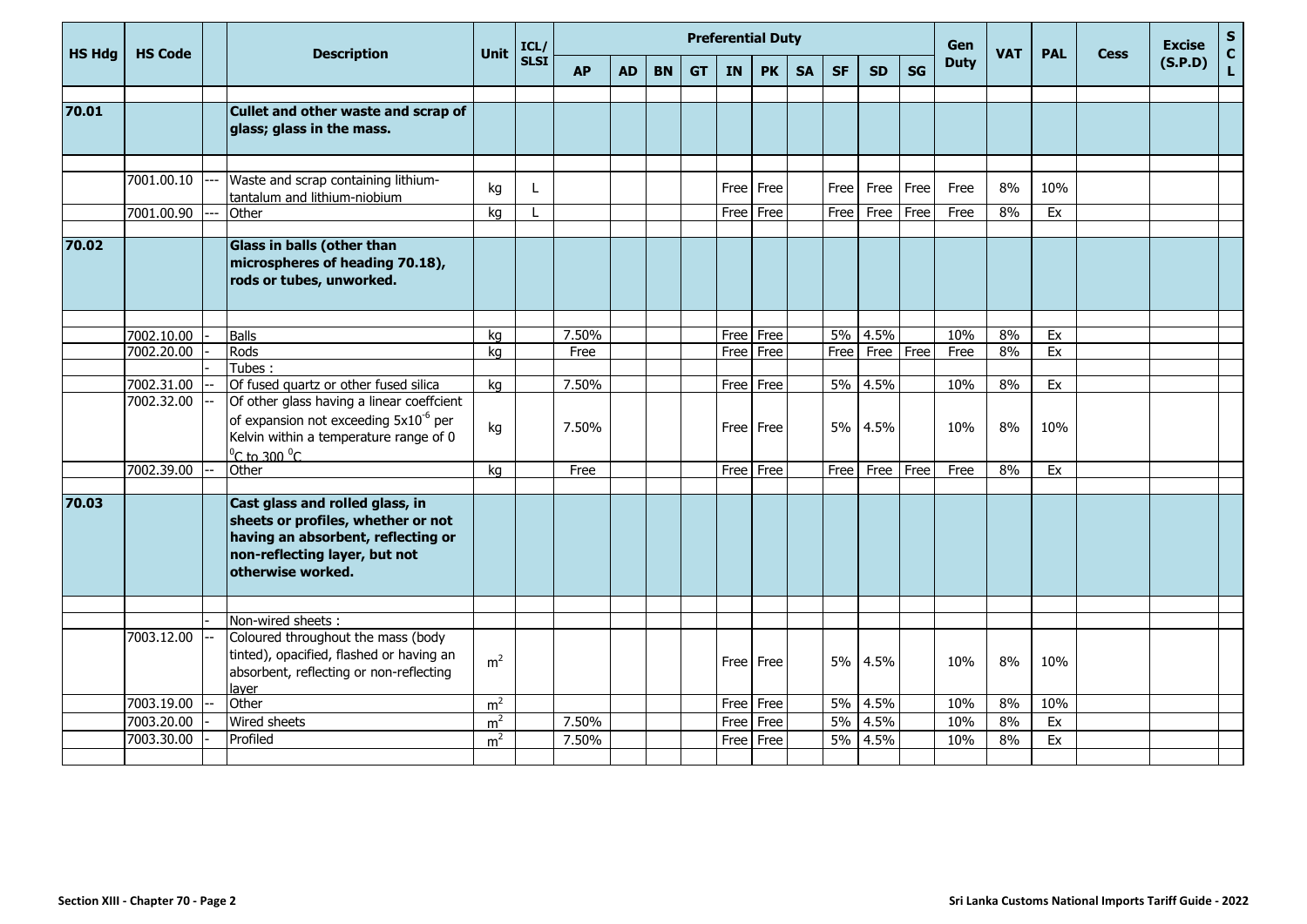|               | <b>HS Code</b> | <b>Description</b>                                                                                                                                                         | <b>Unit</b>    | <b>Preferential Duty</b><br>Gen<br>ICL/<br><b>SLSI</b> |           |           |           |           |           |           |           |           |           |           |             | <b>VAT</b> | <b>PAL</b> | <b>Cess</b> | <b>Excise</b> | S<br>$\mathbf{C}$ |
|---------------|----------------|----------------------------------------------------------------------------------------------------------------------------------------------------------------------------|----------------|--------------------------------------------------------|-----------|-----------|-----------|-----------|-----------|-----------|-----------|-----------|-----------|-----------|-------------|------------|------------|-------------|---------------|-------------------|
| <b>HS Hdg</b> |                |                                                                                                                                                                            |                |                                                        | <b>AP</b> | <b>AD</b> | <b>BN</b> | <b>GT</b> | <b>IN</b> | <b>PK</b> | <b>SA</b> | <b>SF</b> | <b>SD</b> | <b>SG</b> | <b>Duty</b> |            |            |             | (S.P.D)       | $\mathbf{L}$      |
|               |                |                                                                                                                                                                            |                |                                                        |           |           |           |           |           |           |           |           |           |           |             |            |            |             |               |                   |
| 70.04         |                | Drawn glass and blown glass, in<br>sheets, whether or not having an<br>absorbent, reflecting or non-<br>reflecting layer, but not otherwise<br>worked.                     |                |                                                        |           |           |           |           |           |           |           |           |           |           |             |            |            |             |               |                   |
|               |                |                                                                                                                                                                            |                |                                                        |           |           |           |           |           |           |           |           |           |           |             |            |            |             |               |                   |
|               | 7004.20.00     | Glass, coloured throughout the<br>mass(body tinted), opacified, flashed or<br>having an absorbent, reflecting or non-<br>reflecting layer                                  | m <sup>2</sup> |                                                        | 7.50%     |           |           |           | Free      | Free      |           | 5%        | 4.5%      |           | 10%         | 8%         | 10%        | 15%         |               |                   |
|               | 7004.90.00     | Other glass                                                                                                                                                                | m <sup>2</sup> |                                                        | 9.50%     |           |           |           | Free      | Free      |           | 5%        | 4.5%      |           | 10%         | 8%         | 10%        | 15%         |               |                   |
|               |                |                                                                                                                                                                            |                |                                                        |           |           |           |           |           |           |           |           |           |           |             |            |            |             |               |                   |
| 70.05         |                | Float glass and surface ground or<br>polished glass, in sheets, whether<br>or not having an absorbent,<br>reflecting or non-reflecting layer,<br>but not otherwise worked. |                |                                                        |           |           |           |           |           |           |           |           |           |           |             |            |            |             |               |                   |
|               | 7005.10.00     | Non-wired glass, having an absorbent,<br>reflecting or non-reflecting layer                                                                                                | m <sup>2</sup> |                                                        |           |           |           |           |           | Free Free |           | 5%        | 4.5%      |           | 10%         | 8%         | 10%        | 15%         |               |                   |
|               |                | Other non-wired glass:                                                                                                                                                     |                |                                                        |           |           |           |           |           |           |           |           |           |           |             |            |            |             |               |                   |
|               | 7005.21.00     | Coloured throughout the mass (body<br>tinted), opacified, flashed or merely<br>surface ground                                                                              | m <sup>2</sup> |                                                        |           |           |           |           |           | Free Free |           | 5%        | 4.5%      |           | 10%         | 8%         | 10%        | 20%         |               |                   |
|               | 7005.29.00     | Other                                                                                                                                                                      | m <sup>2</sup> |                                                        |           |           |           |           | Free      | Free      |           | 5%        | 4.5%      |           | 10%         | 8%         | 10%        | 20%         |               |                   |
|               | 7005.30.00     | Wired glass                                                                                                                                                                | m <sup>2</sup> |                                                        | 7.50%     |           |           |           | Free      | Free      |           | 5%        | 4.5%      |           | 10%         | 8%         | 10%        | 15%         |               |                   |
| 70.06         | 7006.00.00     | Glass of heading 70.03, 70.04 or<br>70.05, bent, edge-worked,<br>engraved, drilled, enamelled or<br>otherwise worked, but not framed<br>or fitted with other materials.    | kg             |                                                        |           |           |           |           | Free Free |           |           |           | 5% 4.5%   |           | 10%         | 8%         | 10%        |             |               |                   |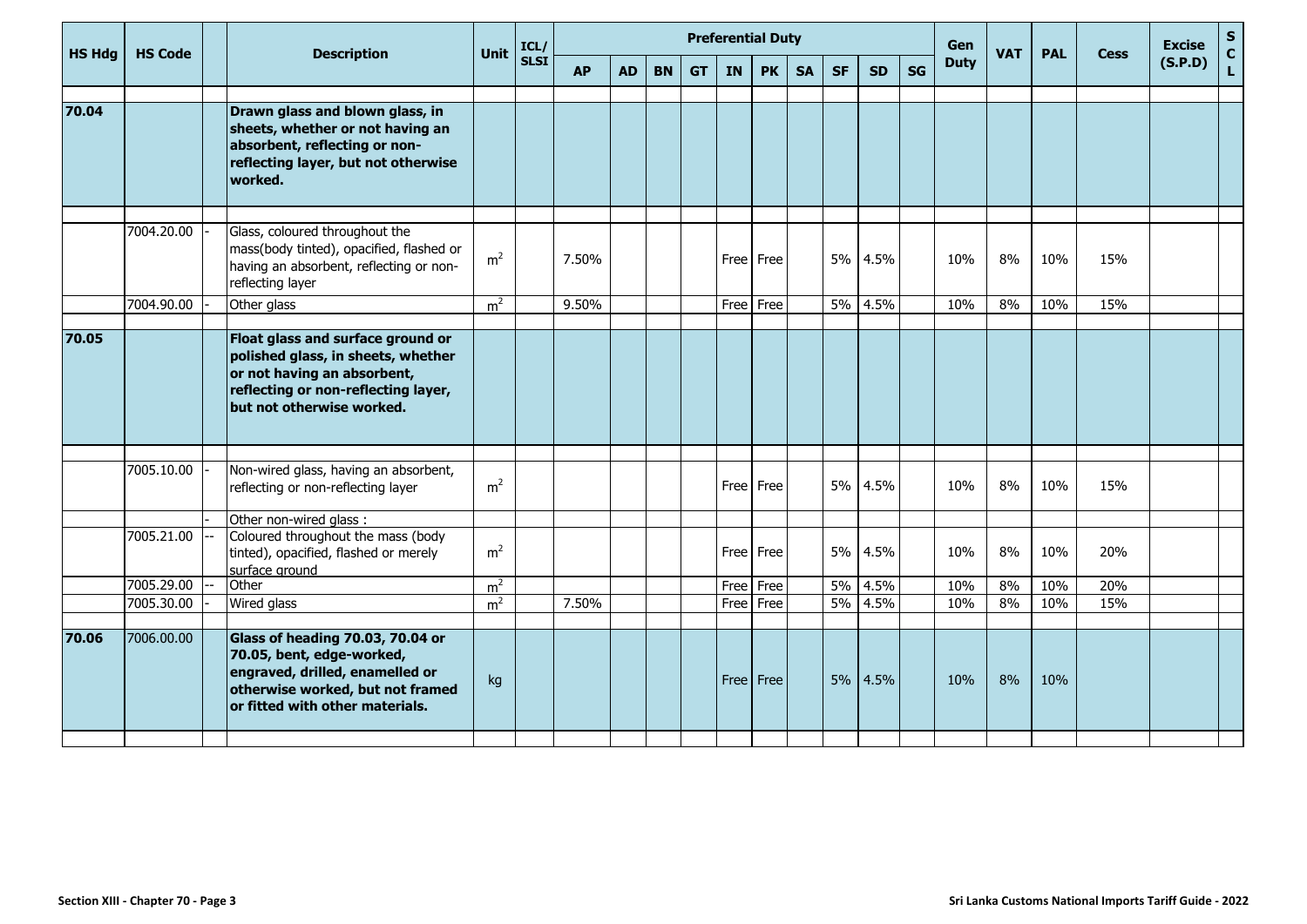| <b>HS Hdg</b> | <b>HS Code</b>        | <b>Description</b>                                                                                                                                                                                                                     | Unit           | <b>Preferential Duty</b><br>Gen<br>ICL/<br><b>SLSI</b><br><b>SG</b><br><b>PK</b><br><b>SF</b><br><b>SD</b><br><b>AP</b><br><b>AD</b><br><b>BN</b><br><b>GT</b><br><b>IN</b><br><b>SA</b> |  |  |  |  |      |             |  |    |         |  |             |            | <b>PAL</b> | <b>Cess</b>                   | <b>Excise</b> | $\begin{bmatrix} 5 \\ C \\ L \end{bmatrix}$ |
|---------------|-----------------------|----------------------------------------------------------------------------------------------------------------------------------------------------------------------------------------------------------------------------------------|----------------|------------------------------------------------------------------------------------------------------------------------------------------------------------------------------------------|--|--|--|--|------|-------------|--|----|---------|--|-------------|------------|------------|-------------------------------|---------------|---------------------------------------------|
|               |                       |                                                                                                                                                                                                                                        |                |                                                                                                                                                                                          |  |  |  |  |      |             |  |    |         |  | <b>Duty</b> | <b>VAT</b> |            |                               | (S.P.D)       |                                             |
| 70.07         |                       | Safety glass, consisting of<br>toughened (tempered) or laminated<br>alass.                                                                                                                                                             |                |                                                                                                                                                                                          |  |  |  |  |      |             |  |    |         |  |             |            |            |                               |               |                                             |
|               |                       | Toughened (tempered) safety glass:                                                                                                                                                                                                     |                |                                                                                                                                                                                          |  |  |  |  |      |             |  |    |         |  |             |            |            |                               |               |                                             |
|               | 7007.11.00 --         | Of size and shape suitable for<br>incorporation in vehicles, aircraft,<br>spacecraft or vessels                                                                                                                                        | kg             |                                                                                                                                                                                          |  |  |  |  |      | Free Free   |  | 5% | 4.5%    |  | 10%         | 8%         | 10%        | 20%                           |               |                                             |
|               | 7007.19.00            | Other                                                                                                                                                                                                                                  | m <sup>2</sup> |                                                                                                                                                                                          |  |  |  |  |      | Free Free   |  |    | 5% 4.5% |  | 10%         | 8%         | 10%        | 20%                           |               |                                             |
|               | 7007.21.00 --         | Laminated safety glass:<br>Of size and shape suitable for<br>incorporation in vehicles, aircraft,<br>spacecraft or vessels                                                                                                             | kg             |                                                                                                                                                                                          |  |  |  |  | Free | Free        |  | 5% | 4.5%    |  | 10%         | 8%         | 10%        | 5%                            |               |                                             |
|               | 7007.29.00            | Other                                                                                                                                                                                                                                  | m <sup>2</sup> |                                                                                                                                                                                          |  |  |  |  |      | Free Free   |  |    | 5% 4.5% |  | 10%         | 8%         | 10%        | 5%                            |               |                                             |
| 70.08         | 7008.00.00            | Multiple-walled insulating units of<br>glass.                                                                                                                                                                                          | kg             |                                                                                                                                                                                          |  |  |  |  |      | Free   Free |  | 5% | 4.5%    |  | 10%         | 8%         | 10%        |                               |               |                                             |
| 70.09         |                       | Glass mirrors, whether or not<br>framed, including rear-view<br>mirrors.                                                                                                                                                               |                |                                                                                                                                                                                          |  |  |  |  |      |             |  |    |         |  |             |            |            |                               |               |                                             |
|               | 7009.10.00            | Rear-view mirrors for vehicles                                                                                                                                                                                                         | kg             |                                                                                                                                                                                          |  |  |  |  |      |             |  | 5% | 4.5%    |  | 15%         | 8%         | 10%        | $Rs.75/=$<br>per kg           |               |                                             |
|               |                       | Other:                                                                                                                                                                                                                                 |                |                                                                                                                                                                                          |  |  |  |  |      |             |  |    |         |  |             |            |            |                               |               |                                             |
|               | 7009.91.00            | Unframed                                                                                                                                                                                                                               | kg             |                                                                                                                                                                                          |  |  |  |  |      |             |  |    |         |  | 15%         | 8%         | 10%        | 15% or<br>$Rs.86/=$<br>per kg |               |                                             |
|               | 7009.92.00            | Framed                                                                                                                                                                                                                                 | kg             |                                                                                                                                                                                          |  |  |  |  |      |             |  |    |         |  | 15%         | 8%         | 10%        | 15% or<br>$Rs.86/=$<br>per kg |               |                                             |
| 70.10         |                       | Carboys, bottles, flasks, jars, pots,<br>phials, ampoules and other<br>containers, of glass, of a kind used<br>for the conveyance or packing of<br>goods; preserving jars of glass;<br>stoppers, lids and other closures, of<br>glass. |                |                                                                                                                                                                                          |  |  |  |  |      |             |  |    |         |  |             |            |            |                               |               |                                             |
|               |                       |                                                                                                                                                                                                                                        |                |                                                                                                                                                                                          |  |  |  |  |      |             |  |    |         |  |             |            |            |                               |               |                                             |
|               | 7010.10.00            | Ampoules                                                                                                                                                                                                                               | kg             |                                                                                                                                                                                          |  |  |  |  |      |             |  |    |         |  | 10%         | 8%         | Ex         |                               |               |                                             |
|               | 7010.20.00<br>7010.90 | Stoppers, lids and other closures<br>Other:                                                                                                                                                                                            | kg             |                                                                                                                                                                                          |  |  |  |  |      |             |  |    |         |  | 10%         | 8%         | Ex         |                               |               |                                             |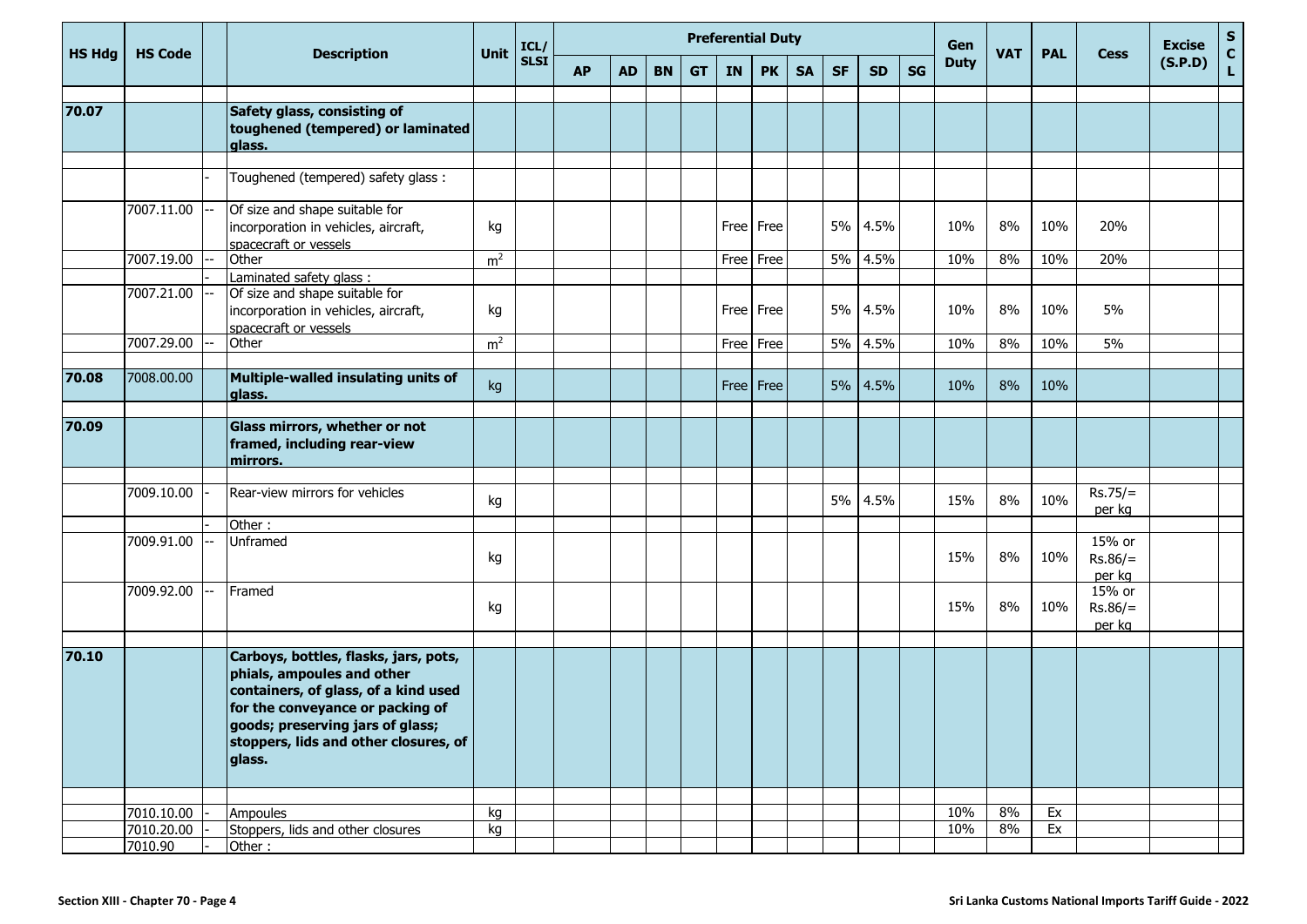| <b>HS Hdg</b> | <b>HS Code</b> |                                                                                                                                                                     | Unit | ICL/        |           |           |           |           |           | <b>Preferential Duty</b> |           |           | Gen       | <b>VAT</b> | <b>PAL</b>  | <b>Cess</b> | <b>Excise</b> | S<br>$\mathbf C$              |         |                                                                                                           |
|---------------|----------------|---------------------------------------------------------------------------------------------------------------------------------------------------------------------|------|-------------|-----------|-----------|-----------|-----------|-----------|--------------------------|-----------|-----------|-----------|------------|-------------|-------------|---------------|-------------------------------|---------|-----------------------------------------------------------------------------------------------------------|
|               |                | <b>Description</b>                                                                                                                                                  |      | <b>SLSI</b> | <b>AP</b> | <b>AD</b> | <b>BN</b> | <b>GT</b> | <b>IN</b> | <b>PK</b>                | <b>SA</b> | <b>SF</b> | <b>SD</b> | <b>SG</b>  | <b>Duty</b> |             |               |                               | (S.P.D) | $\mathsf{L}% _{0}\left( \mathsf{L}_{0}\right) ^{\ast}=\mathsf{L}_{0}\left( \mathsf{L}_{0}\right) ^{\ast}$ |
|               | 7010.90.10     | Bottles of a capacity not exceeding 100                                                                                                                             |      |             |           |           |           |           |           |                          |           |           |           |            |             |             |               |                               |         |                                                                                                           |
|               |                | ml                                                                                                                                                                  | kg   |             | Free      |           |           |           |           |                          |           |           |           | Free       | Free        | 8%          | 10%           |                               |         |                                                                                                           |
|               | 7010.90.90     | Other                                                                                                                                                               | kg   |             | 13.5%     |           |           |           |           |                          |           |           |           |            | 15%         | 8%          | 10%           |                               |         |                                                                                                           |
| 70.11         |                | <b>Glass envelopes (including bulbs</b><br>and tubes), open, and glass parts<br>thereof, without fittings, for electric<br>lamps, cathode-ray tubes or the<br>like. |      |             |           |           |           |           |           |                          |           |           |           |            |             |             |               |                               |         |                                                                                                           |
|               | 7011.10.00     | For electric lighting                                                                                                                                               | kg   |             |           |           |           |           | Free      | Free                     |           | Free      | Free      | Free       | Free        | 8%          | 10%           |                               |         |                                                                                                           |
|               | 7011.20.00     | For cathode-ray tubes                                                                                                                                               | kg   |             |           |           |           |           | Free      | Free                     |           | 5%        | 4.5%      |            | 10%         | 8%          | Ex            |                               |         |                                                                                                           |
|               | 7011.90.00     | Other                                                                                                                                                               | kg   |             |           |           |           |           | Free      | Free                     |           | 5%        | 4.5%      |            | 10%         | 8%          | 10%           |                               |         |                                                                                                           |
| $[70.12]$     |                |                                                                                                                                                                     |      |             |           |           |           |           |           |                          |           |           |           |            |             |             |               |                               |         |                                                                                                           |
|               |                |                                                                                                                                                                     |      |             |           |           |           |           |           |                          |           |           |           |            |             |             |               |                               |         |                                                                                                           |
| 70.13         |                | Glassware of a kind used for table,<br>kitchen, toilet, office, indoor<br>decoration or similar purposes<br>(other than that of heading 70.10<br>or 70.18).         |      |             |           |           |           |           |           |                          |           |           |           |            |             |             |               |                               |         |                                                                                                           |
|               |                |                                                                                                                                                                     |      |             |           |           |           |           |           |                          |           |           |           |            |             |             |               |                               |         |                                                                                                           |
|               | 7013.10.00     | Of glass-ceramics                                                                                                                                                   | kg   |             | Free      |           |           |           | Free      | Free                     |           | Free      | Free      |            | Free        | 8%          | 10%           | $Rs.40/=$<br>per kg           |         |                                                                                                           |
|               |                | Stemware drinking glasses other than of<br>glass-ceramics :                                                                                                         |      |             |           |           |           |           |           |                          |           |           |           |            |             |             |               |                               |         |                                                                                                           |
|               | 7013.22.00     | Of lead crystal                                                                                                                                                     | kg   |             | Free      |           |           |           | Free      | Free                     |           | Free      | Free      |            | Free        | 8%          | 10%           | $Rs.40/=$<br>per kg           |         |                                                                                                           |
|               | 7013.28.00     | Other                                                                                                                                                               | kg   | L           |           |           |           |           |           | Free Free                |           | 5%        | 5%        |            | 15%         | 8%          | 10%           | 15% or<br>$Rs.58/=$<br>per kg |         |                                                                                                           |
|               |                | Other drinking glasses other than of<br>glass-ceramics:                                                                                                             |      |             |           |           |           |           |           |                          |           |           |           |            |             |             |               |                               |         |                                                                                                           |
|               | 7013.33.00     | Of lead crystal                                                                                                                                                     | kg   | L           | Free      |           |           |           |           | Free   Free              |           | Free      | Free      |            | Free        | 8%          | 10%           | $Rs.40/=$<br>per kg           |         |                                                                                                           |
|               | 7013.37.00     | Other                                                                                                                                                               | kg   |             |           |           |           |           | Free Free |                          |           | 5%        | 5%        |            | 15%         | 8%          | 10%           | 15% or<br>$Rs.58/=$<br>per kg |         |                                                                                                           |
|               |                | Glassware of a kind used for table (other<br>than drinking glasses) or kitchen<br>purposes other than of glass-ceramics :                                           |      |             |           |           |           |           |           |                          |           |           |           |            |             |             |               |                               |         |                                                                                                           |
|               | 7013.41.00     | Of lead crystal                                                                                                                                                     | kg   |             | Free      |           |           |           |           | Free   Free              |           | Free      | Free      |            | Free        | 8%          | 10%           | $Rs.40/=$<br>per kg           |         |                                                                                                           |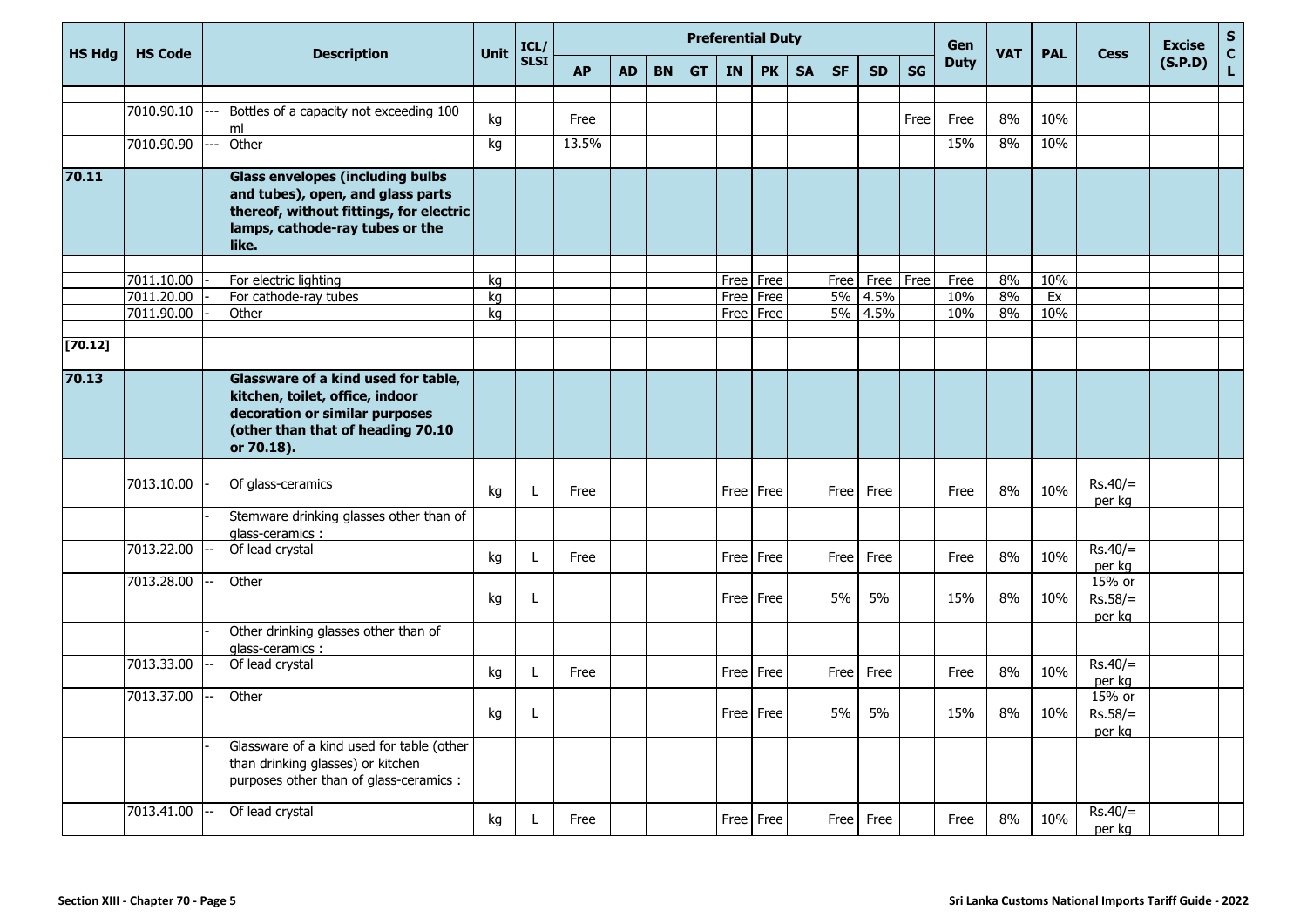|               | <b>HS Code</b> | <b>Description</b>                             | Unit | ICL/        |           |           |           |           | <b>Preferential Duty</b> |             |           |           | Gen       | <b>VAT</b> | <b>PAL</b>  | <b>Cess</b> | <b>Excise</b> | ${\sf s}$<br>$\mathbf C$ |         |   |
|---------------|----------------|------------------------------------------------|------|-------------|-----------|-----------|-----------|-----------|--------------------------|-------------|-----------|-----------|-----------|------------|-------------|-------------|---------------|--------------------------|---------|---|
| <b>HS Hdg</b> |                |                                                |      | <b>SLSI</b> | <b>AP</b> | <b>AD</b> | <b>BN</b> | <b>GT</b> | IN                       | <b>PK</b>   | <b>SA</b> | <b>SF</b> | <b>SD</b> | <b>SG</b>  | <b>Duty</b> |             |               |                          | (S.P.D) | L |
|               |                |                                                |      |             |           |           |           |           |                          |             |           |           |           |            |             |             |               |                          |         |   |
|               | 7013.42.00     | Of glass having a linear coeffcient of         |      |             |           |           |           |           |                          |             |           |           |           |            |             |             |               | 15% or                   |         |   |
|               |                | expansion not exceeding 5x10 <sup>-6</sup> per | kg   | L           | 11.25%    |           |           |           | Free                     | Free        |           | 5%        | 5%        |            | 15%         | 8%          | 10%           | $Rs.58/=$                |         |   |
|               |                | Kelvin within a temperature range of 0         |      |             |           |           |           |           |                          |             |           |           |           |            |             |             |               | per kg                   |         |   |
|               |                | $^0$ C to 300 $^0$ C                           |      |             |           |           |           |           |                          |             |           |           |           |            |             |             |               |                          |         |   |
|               | 7013.49.00     | Other                                          | kg   | L           |           |           |           |           |                          | Free   Free |           | 5%        | 5%        |            | Free        | 8%          | Ex            | $Rs.200/=$               |         |   |
|               |                | Other glassware:                               |      |             |           |           |           |           |                          |             |           |           |           |            |             |             |               | per kg                   |         |   |
|               | 7013.91.00     | Of lead crystal                                |      |             |           |           |           |           |                          |             |           |           |           |            |             |             |               | $Rs.40/=$                |         |   |
|               |                |                                                | kg   | L           |           |           |           |           | Free                     | Free        |           | Free      | Free      |            | Free        | 8%          | 10%           | per kg                   |         |   |
|               | 7013.99        | Other:                                         |      |             |           |           |           |           |                          |             |           |           |           |            |             |             |               |                          |         |   |
|               | 7013.99.10     | Infants' feeding bottles                       | kg   |             |           |           |           |           | Free                     | Free        |           | Free      | Free      | Free       | Free        | 8%          | 10%           |                          |         |   |
|               | 7013.99.90     | Other                                          |      |             |           |           |           |           |                          |             |           |           |           |            |             |             |               | 15% or                   |         |   |
|               |                |                                                | kg   | L           |           |           |           |           | Free                     | Free        |           | 5%        | 5%        |            | 15%         | 8%          | 10%           | $Rs.58/=$                |         |   |
|               |                |                                                |      |             |           |           |           |           |                          |             |           |           |           |            |             |             |               | per kg                   |         |   |
| 70.14         |                | Signalling glassware and optical               |      |             |           |           |           |           |                          |             |           |           |           |            |             |             |               |                          |         |   |
|               |                | elements of glass (other than those            |      |             |           |           |           |           |                          |             |           |           |           |            |             |             |               |                          |         |   |
|               |                | of heading 70.15), not optically               |      |             |           |           |           |           |                          |             |           |           |           |            |             |             |               |                          |         |   |
|               |                | worked.                                        |      |             |           |           |           |           |                          |             |           |           |           |            |             |             |               |                          |         |   |
|               |                |                                                |      |             |           |           |           |           |                          |             |           |           |           |            |             |             |               |                          |         |   |
|               | 7014.00.10     | Optical elements                               | kg   |             |           |           |           |           | Free                     | Free        |           | Free      | Free      | Free       | Free        | 8%          | Ex            |                          |         |   |
|               | 7014.00.90     | Other                                          | kg   |             |           |           |           |           | Free                     | Free        |           | 5%        | 4.5%      |            | 10%         | 8%          | 10%           |                          |         |   |
|               |                |                                                |      |             |           |           |           |           |                          |             |           |           |           |            |             |             |               |                          |         |   |
| 70.15         |                | Clock or watch glasses and similar             |      |             |           |           |           |           |                          |             |           |           |           |            |             |             |               |                          |         |   |
|               |                | glasses, glasses for non-corrective            |      |             |           |           |           |           |                          |             |           |           |           |            |             |             |               |                          |         |   |
|               |                | or corrective spectacles, curved,              |      |             |           |           |           |           |                          |             |           |           |           |            |             |             |               |                          |         |   |
|               |                | bent, hollowed or the like, not                |      |             |           |           |           |           |                          |             |           |           |           |            |             |             |               |                          |         |   |
|               |                | optically worked; hollow glass                 |      |             |           |           |           |           |                          |             |           |           |           |            |             |             |               |                          |         |   |
|               |                | spheres and their segments, for the            |      |             |           |           |           |           |                          |             |           |           |           |            |             |             |               |                          |         |   |
|               |                | manufacture of such glasses.                   |      |             |           |           |           |           |                          |             |           |           |           |            |             |             |               |                          |         |   |
|               |                |                                                |      |             |           |           |           |           |                          |             |           |           |           |            |             |             |               |                          |         |   |
|               |                |                                                |      |             |           |           |           |           |                          |             |           |           |           |            |             |             |               |                          |         |   |
|               | 7015.10.00     | Glasses for corrective spectacles              | kg   |             |           |           |           |           |                          |             |           |           | 6% 4.5%   |            | 10%         | 8%          | Ex            |                          |         |   |
|               | 7015.90.00     | Other                                          | kg   |             |           |           |           |           |                          | Free        |           |           | 5% 4.5%   |            | 10%         | 8%          | 10%           |                          |         |   |
|               |                |                                                |      |             |           |           |           |           |                          |             |           |           |           |            |             |             |               |                          |         |   |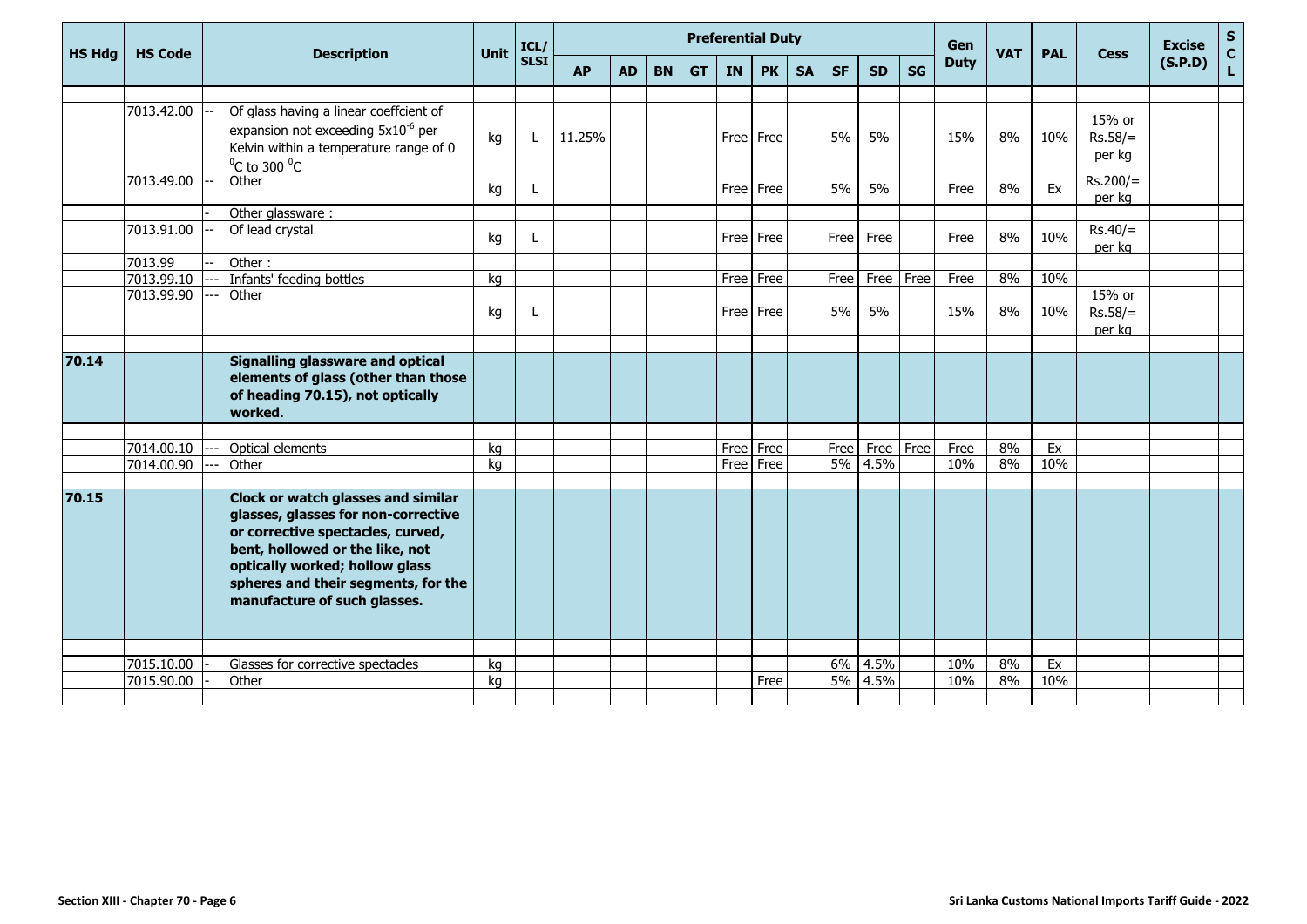|               |                          |    | <b>Description</b>                                                                                                                                                                                                                                                                                                                                                                                                                     | <b>Unit</b> | ICL/        |           |           |           |           |           | <b>Preferential Duty</b> |           |              |                          |           | <b>Gen</b>   | <b>VAT</b> | <b>PAL</b> |                               | <b>Excise</b> | $\mathbf{s}$                |
|---------------|--------------------------|----|----------------------------------------------------------------------------------------------------------------------------------------------------------------------------------------------------------------------------------------------------------------------------------------------------------------------------------------------------------------------------------------------------------------------------------------|-------------|-------------|-----------|-----------|-----------|-----------|-----------|--------------------------|-----------|--------------|--------------------------|-----------|--------------|------------|------------|-------------------------------|---------------|-----------------------------|
| <b>HS Hdg</b> | <b>HS Code</b>           |    |                                                                                                                                                                                                                                                                                                                                                                                                                                        |             | <b>SLSI</b> | <b>AP</b> | <b>AD</b> | <b>BN</b> | <b>GT</b> | <b>IN</b> | <b>PK</b>                | <b>SA</b> | <b>SF</b>    | <b>SD</b>                | <b>SG</b> | <b>Duty</b>  |            |            | <b>Cess</b>                   | (S.P.D)       | $\mathbf{C}$<br>$\mathbf L$ |
| 70.16         |                          |    | Paving blocks, slabs, bricks,<br>squares, tiles and other articles of<br>pressed or moulded glass, whether<br>or not wired, of a kind used for<br>building or construction purposes;<br>glass cubes and other glass<br>smallwares, whether or not on a<br>backing, for mosaics or similar<br>decorative purposes; leaded lights<br>and the like; multicellular or foam<br>glass in blocks, panels, plates,<br>shells or similar forms. |             |             |           |           |           |           |           |                          |           |              |                          |           |              |            |            |                               |               |                             |
|               | 7016.10.00               |    | Glass cubes and other glass smallwares,<br>whether or not on a backing, for mosaics<br>or similar decorative purposes                                                                                                                                                                                                                                                                                                                  | kg          |             |           |           |           |           |           | Free Free                |           | 5%           | 5%                       |           | 15%          | 8%         | 10%        | 15% or<br>$Rs.69/=$<br>per kg |               |                             |
|               | 7016.90.00               |    | Other                                                                                                                                                                                                                                                                                                                                                                                                                                  | kg          |             | 13.5%     |           |           |           |           | Free Free                |           | 5%           | 5%                       |           | 15%          | 8%         | 10%        | 15% or<br>$Rs.69/=$<br>per kg |               |                             |
| 70.17         |                          |    | Laboratory, hygienic or<br>pharmaceutical glassware, whether<br>or not graduated or calibrated.                                                                                                                                                                                                                                                                                                                                        |             |             |           |           |           |           |           |                          |           |              |                          |           |              |            |            |                               |               |                             |
|               |                          |    |                                                                                                                                                                                                                                                                                                                                                                                                                                        |             |             |           |           |           |           |           |                          |           |              |                          |           |              |            |            |                               |               |                             |
|               | 7017.10                  |    | Of fused quartz or other fused silica :                                                                                                                                                                                                                                                                                                                                                                                                |             |             |           |           |           |           |           |                          |           |              |                          |           |              |            |            |                               |               |                             |
|               | 7017.10.10<br>7017.10.90 | -- | Instruments for testing of milk<br>Other                                                                                                                                                                                                                                                                                                                                                                                               | kq<br>kq    |             | Free      |           |           |           | Free Free | Free Free                |           | Free<br>Free | Free   Free<br>Free Free |           | Free<br>Free | 8%<br>8%   | Ex<br>10%  |                               |               |                             |
|               | 7017.20                  |    | Of other glass having a linear coeffcient<br>of expansion not exceeding 5x10 <sup>-6</sup> per<br>Kelvin within a temperature range of 0<br>$^0C$ to 300 $^0C$ :                                                                                                                                                                                                                                                                       |             |             |           |           |           |           |           |                          |           |              |                          |           |              |            |            |                               |               |                             |
|               | 7017.20.10               |    | Instruments for testing of milk                                                                                                                                                                                                                                                                                                                                                                                                        | kg          |             |           |           |           |           |           | Free Free                |           | Free         | Free                     | Free      | Free         | 8%         | Ex         |                               |               |                             |
|               | 7017.20.90               |    | Other                                                                                                                                                                                                                                                                                                                                                                                                                                  | kg          |             | Free      |           |           |           |           | Free Free                |           | Free         | Free                     | Free      | Free         | 8%         | 10%        |                               |               |                             |
|               | 7017.90                  |    | Other:                                                                                                                                                                                                                                                                                                                                                                                                                                 |             |             |           |           |           |           |           |                          |           |              |                          |           |              |            |            |                               |               |                             |
|               | 7017.90.10               |    | Instruments for testing of milk                                                                                                                                                                                                                                                                                                                                                                                                        | kg          |             |           |           |           |           |           | Free   Free              |           | Free         | Free                     | Free      | Free         | $8\%$      | 10%        |                               |               |                             |
|               | 7017.90.90               |    | Other                                                                                                                                                                                                                                                                                                                                                                                                                                  | ka          |             | Free      |           |           |           |           | Free Free                |           | Free         | Free                     | Free      | Free         | 8%         | 10%        |                               |               |                             |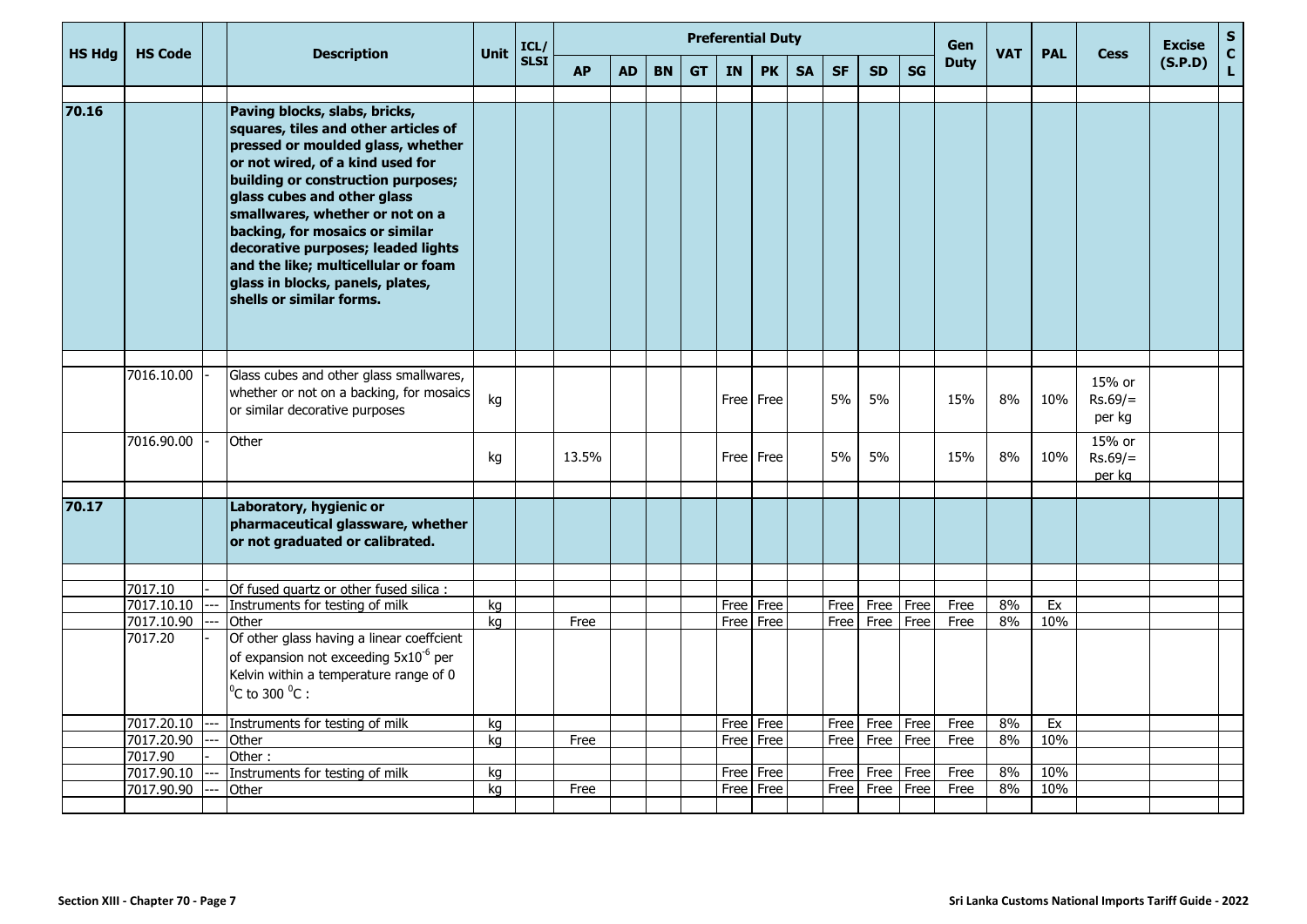| <b>HS Hdg</b> | <b>HS Code</b>           | <b>Description</b>                                                                                                                                                                                                                                                                                                                                                            | Unit     | ICL/        |           |           |           |           |           | <b>Preferential Duty</b>   |           |           |                                  |           | Gen          | <b>VAT</b>  | <b>PAL</b> | <b>Cess</b> | <b>Excise</b> | S<br>$\mathbf{C}$ |
|---------------|--------------------------|-------------------------------------------------------------------------------------------------------------------------------------------------------------------------------------------------------------------------------------------------------------------------------------------------------------------------------------------------------------------------------|----------|-------------|-----------|-----------|-----------|-----------|-----------|----------------------------|-----------|-----------|----------------------------------|-----------|--------------|-------------|------------|-------------|---------------|-------------------|
|               |                          |                                                                                                                                                                                                                                                                                                                                                                               |          | <b>SLSI</b> | <b>AP</b> | <b>AD</b> | <b>BN</b> | <b>GT</b> | <b>IN</b> | <b>PK</b>                  | <b>SA</b> | <b>SF</b> | <b>SD</b>                        | <b>SG</b> | <b>Duty</b>  |             |            |             | (S.P.D)       | L                 |
| 70.18         |                          | Glass beads, imitation pearls,<br>imitation precious or semi-precious<br>stones and similar glass<br>smallwares, and articles thereof<br>other than imitation jewellery;<br>glass eyes other than prosthetic<br>articles; statuettes and other<br>ornaments of lamp-worked glass,<br>other than imitation jewellery;<br>glass microspheres not exceeding 1<br>mm in diameter. |          |             |           |           |           |           |           |                            |           |           |                                  |           |              |             |            |             |               |                   |
|               | 7018.10.00               | Glass beads, imitation pearls, imitation<br>precious or semi-precious stones and<br>similar glass smallwares                                                                                                                                                                                                                                                                  | kg       |             | Free      |           |           |           |           | Free   Free                |           | Free      | Free Free                        |           | Free         | 8%          | 10%        |             |               |                   |
|               | 7018.20.00               | Glass microspheres not exceeding 1 mm<br>in diameter                                                                                                                                                                                                                                                                                                                          | kg       |             |           |           |           |           |           | Free Free                  |           | Free      | Free                             | Free      | Free         | 8%          | 10%        |             |               |                   |
|               | 7018.90.00               | Other                                                                                                                                                                                                                                                                                                                                                                         | kg       |             | 13.5%     |           |           |           | Free Free |                            |           | 5%        | 5%                               |           | 15%          | 8%          | 10%        |             |               |                   |
| 70.19         |                          | Glass fibres (including glass wool)<br>and articles thereof (for examples,<br>yarn, woven fabrics) $(+)$ .                                                                                                                                                                                                                                                                    |          |             |           |           |           |           |           |                            |           |           |                                  |           |              |             |            |             |               |                   |
|               |                          |                                                                                                                                                                                                                                                                                                                                                                               |          |             |           |           |           |           |           |                            |           |           |                                  |           |              |             |            |             |               |                   |
|               |                          | Silvers, rovings, yarn and chopped<br>strands:                                                                                                                                                                                                                                                                                                                                |          |             |           |           |           |           |           |                            |           |           |                                  |           |              |             |            |             |               |                   |
|               | 7019.11.00               | Chopped strands, of a length of not<br>more than 50 mm                                                                                                                                                                                                                                                                                                                        | kg       |             |           |           |           |           |           | Free Free                  |           | Free      | Free                             | Free      | Free         | 8%          | 10%        |             |               |                   |
|               | 7019.12.00               | Rovings                                                                                                                                                                                                                                                                                                                                                                       | kg       |             |           |           |           |           |           | Free Free                  |           | Free      | Free                             | Free      | Free         | 8%          | Ex         |             |               |                   |
|               | 7019.19.00               | Other<br>Thin sheets (voiles), webs, mats,<br>mattresses, boards and similar<br>nonwoven products :                                                                                                                                                                                                                                                                           | kq       |             |           |           |           |           |           | Free Free                  |           | Free      | Free                             | Free      | Free         | 8%          | 10%        |             |               |                   |
|               | 7019.31.00               | Mats                                                                                                                                                                                                                                                                                                                                                                          | kg       |             |           |           |           |           |           | Free Free                  |           | Free      | Free Free                        |           | Free         | 8%          | 10%        |             |               |                   |
|               | 7019.32.00<br>7019.39.00 | Thin sheets (voiles)                                                                                                                                                                                                                                                                                                                                                          | kg<br>ka |             |           |           |           |           | Free      | Free<br>$Free$ Free        |           | Free      | Free Free<br>Free Free Free      |           | Free<br>Free | 8%<br>$8\%$ | 10%<br>10% |             |               |                   |
|               | 7019.40.00               | Other<br>Woven fabrics of rovings                                                                                                                                                                                                                                                                                                                                             | kg       |             |           |           |           |           |           | Free Free                  |           |           | Free Free Free                   |           | Free         | 8%          | 10%        |             |               |                   |
|               |                          | Other woven fabrics :                                                                                                                                                                                                                                                                                                                                                         |          |             |           |           |           |           |           |                            |           |           |                                  |           |              |             |            |             |               |                   |
|               | 7019.51.00               | Of a width not exceeding 30 cm                                                                                                                                                                                                                                                                                                                                                | kg       |             |           |           |           |           |           | $Free$ Free                |           | Free      | Free Free                        |           | Free         | 8%          | 10%        |             |               |                   |
|               | 7019.52.00<br>7019.59.00 | Of a width exceeding 30 cm, plain<br>weave, weighing less than 250 g/m <sup>2</sup> , of<br>filaments measuring per single yarn not<br>more than 136 tex<br>Other                                                                                                                                                                                                             | kg<br>kg |             |           |           |           |           |           | $Free$ Free<br>$Free$ Free |           |           | Free Free Free<br>Free Free Free |           | Free<br>Free | 8%<br>8%    | Ex<br>10%  |             |               |                   |
|               | 7019.90                  | Other:                                                                                                                                                                                                                                                                                                                                                                        |          |             |           |           |           |           |           |                            |           |           |                                  |           |              |             |            |             |               |                   |